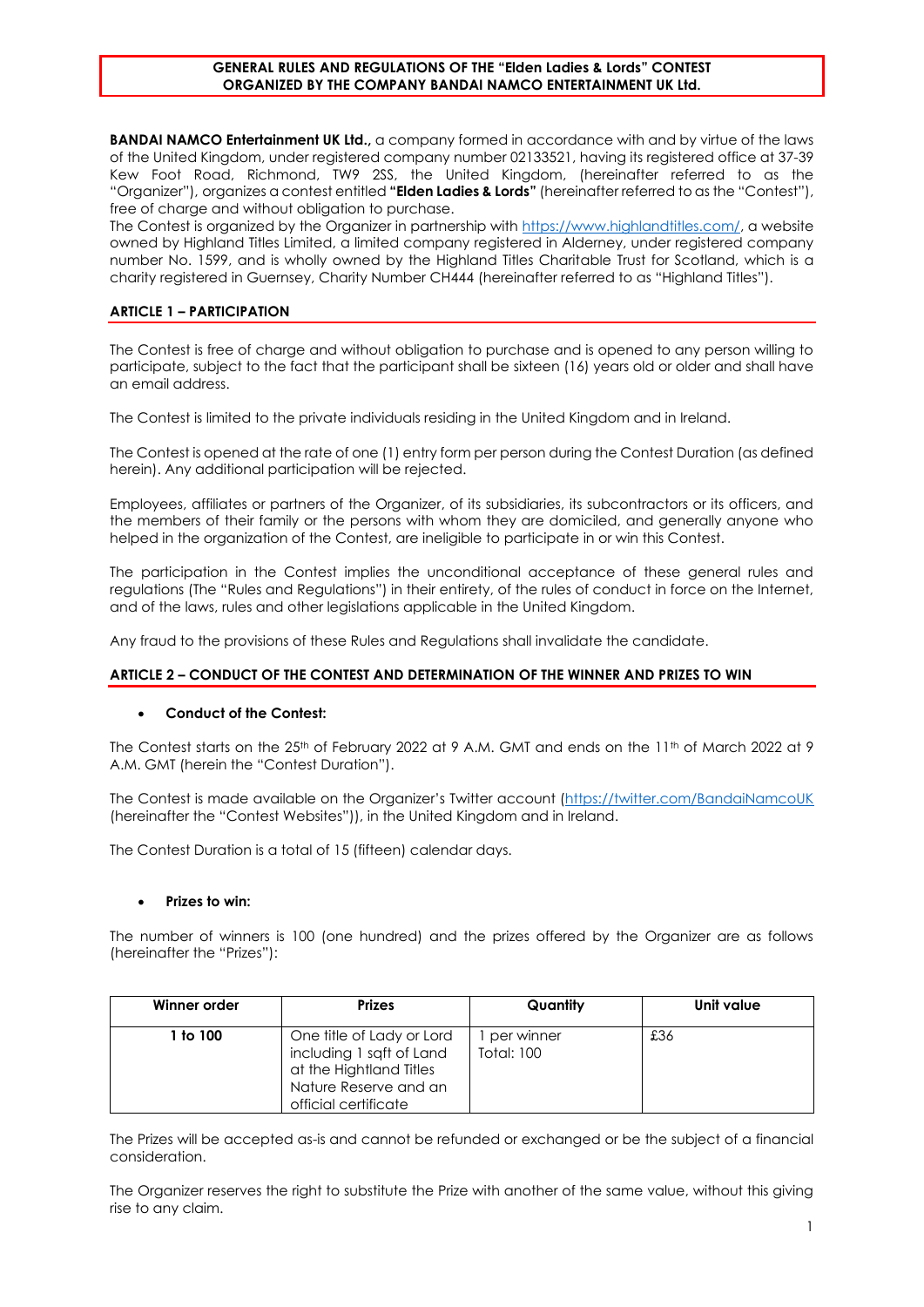The Prizes pointed above correspond to the recommended retail prices for these products at the start date of the Contest.

# • **Conditions of participation to the Contest :**

To participate in the Contest, the participant shall, during the Contest Duration only:

- (1) Nominate a chosen person (not the participant) subject to the fact that the chosen person shall be sixteen (16) years old or older and live in the United Kingdom or in Ireland.
- (2) Explain with a text, photos or a video why they think their chosen person should be granted the honour of becoming an "Elden Lady or" Elden Lord".
- (3) Send the explication by email at [eldenlord@bandainamcoent.eu](mailto:eldenlord@bandainamcoent.eu) (hereinafter the "Contest Email")

Any entry sent in other ways will not be accepted, during the Contest Duration only.

Any incomplete application will not be treated by the Organizer.

The participant undertakes and guarantees that:

- (i) It shall be the author of the text, photos or video submitted under its name/nickname/pseudo indicated on the email address of the participant;
- (ii) It can only submit one (1) entry and the participant can only win once;
- (iii) Entering with multiple accounts is prohibited and will disqualify the participant's entry;
- (iv) It shall make sure it has the right to use the content (text, photos, video) submitted;

The participant in the Contest must complete all the above participation steps in order to participate in the Contest, which also implies acceptance of the present Rules and Regulations.

#### • **Determination of the winner:**

The winners will be selected randomly by the Organizer one (1) week after the end of the Contest Duration.

The winners will be personally notified by the Organizer within up to one (1) week after the end of the Contest Duration, by email (the "Notification").

In this Notification, the Organizer will request to the winner its postal address and its full name in order to send the Prizes.

The winner shall reply to the Organizer within fourteen (14) calendar days following receipt of the Organizer's Notification and shall provide its postal address and its full name in order to get its Prizes.

The winner will receive its Prizes by mail sent by the Organizer within one (1) month following the abovementioned reply sent by the winner to the Organizer.

Sending costs are the sole responsibility of the Organizer.

If within fourteen (14) calendar days (the date and time of sending the message as contained within the information system of the Organizer which sent the message authentic) after sending the Notification, the winner have not replied, then:

- (i) the Prizes will automatically become the property of the Organizer, no claim will be accepted; and
- (ii) the Organizer is free to determine another winner, in accordance with this provision.

Where necessary, the Organizer reserves the right to cancel the awarding of the Prizes won.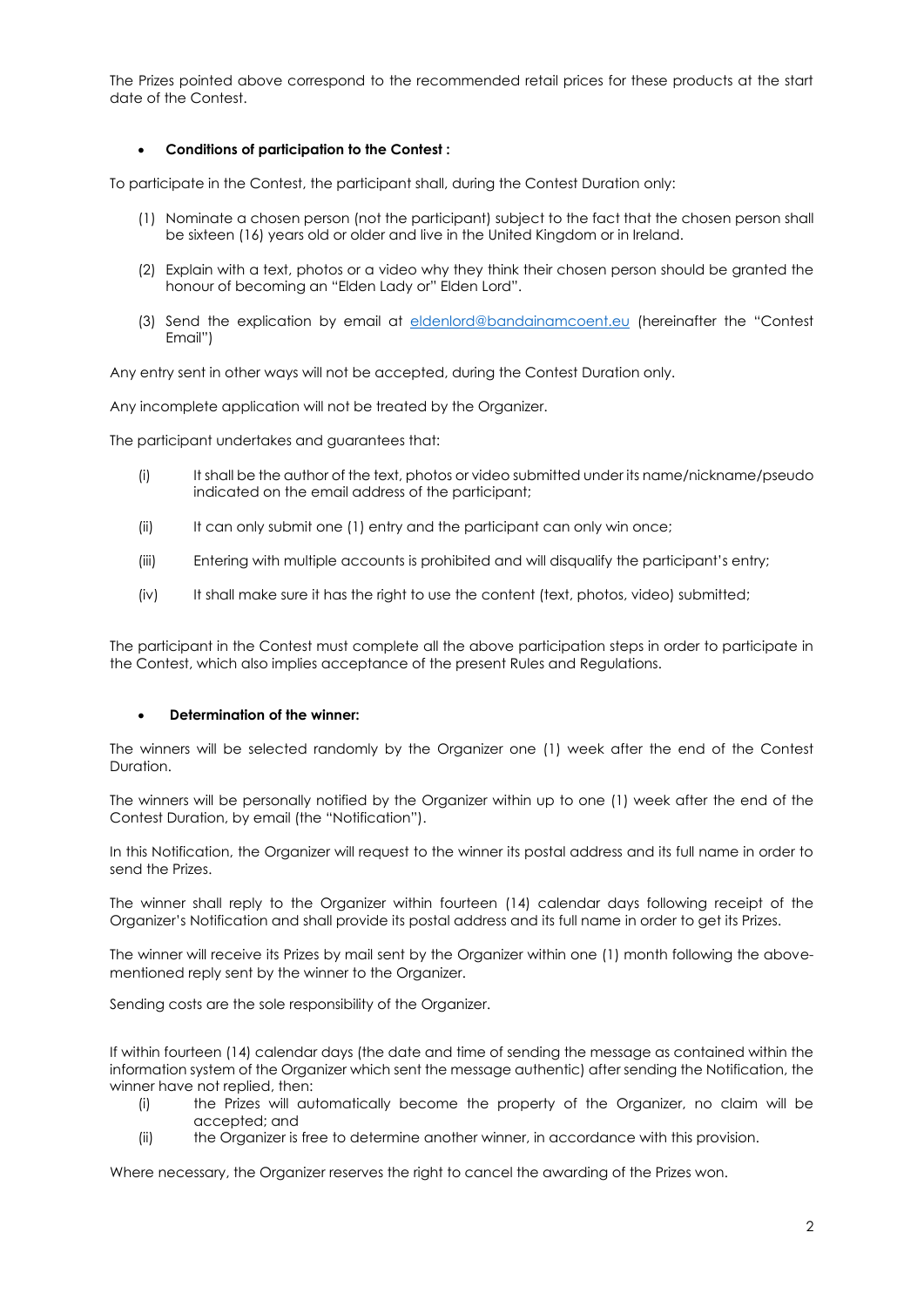In the case the Prizes arrives defective, the winner may refuse to recover it. It will then be automatically returned to the Organizer, which will send to the winner a prize of equivalent value, while stocks last (sending costs to be borne by the Organizer).

# **ARTICLE 3 – CONSULTATION OF THE RULES AND REGULATIONS**

The Rules and Regulations are available for consultation in their entirety on the following website: <https://www.facebook.com/BandaiNamcoEU>

A copy can be downloaded and printed directly by the participant or upon written request, be obtained free of charge from the Organizer at the following address:

**BANDAI NAMCO Entertainment UK Ltd. 37-39 Kew Foot Road, Richmond, TW9 2SS, United Kingdom,**

Indicating the name of the Contest: **"Elden Ladies & Lords"**

The reimbursement of the stamp for the request of the Rules and Regulations of the Contest will be made upon request and production of a BIC, on the basis of the shipping costs in force on the date of the request. It will not be answered to any other oral request concerning the Contest.

### **ARTICLE 4 – CONNECTION AND PARTICIPATION FEES TO THE CONTEST**

In consideration of the services currently available on the market that allow a completely free Internet connection (this gratuitousness including that of the telecommunication expenses for a sufficient duration of the participation in the Contest), the Organizer notices that no disbursement is needed to participate to the Contest.

## **ARTICLE 5 – DISPUTE**

Participation in the Contest implies acceptance without restriction or reservation of the terms of the Contest and of these Rules and Regulations; the participant waives any claim to that title.

The Organizer reserves the right to sue anyone who will have cheated, deceived, faked or disturbed the operations stated in these Regulations or attempted to do so. A winner who would have cheated will be by rights strip of any right to obtain any winning prize.

These Rules and Regulations and the Contest are subject to the provisions of the law of England and Wales and to the exclusive jurisdiction of the English courts.

### **ARTICLE 6 – LIMITATION OF LIABILITY OF THE ORGANIZER**

The participation in the Contest implies knowledge and acceptance of the characteristics and limits of the Internet, especially regarding technical performance, response times for consulting, querying or transferring information, risks of interruption and more generally inherent risks of any connection and transmission on the Internet, the lack of protection of certain data against possible misappropriation and the risks of contamination by possible viruses circulating on the network.

Accordingly, the Organizer shall in no circumstances be held liable, without this list being restrictive:

- For the content of services available on the Contest website;
- For the transmission and/or reception of any data and/or information on the Internet;
- For any malfunctioning of the Internet network preventing the smooth running/functioning of the Contest;
- For the failure of any reception equipment or communication lines;
- For the loss of any paper or electronic mail and, more generally, for the loss of any data;
- For the malfunctioning of any software and/or video games and/or mobile games;
- For the consequences of any virus, computer bog, anomaly or technical failure;
- For any damage caused to the computer, console platforms, mobile device of a participant;
- For any technical, hardware or software failure of any nature that has prevented or limited the opportunity to participate in the Contest or has corrupted the system of a participant;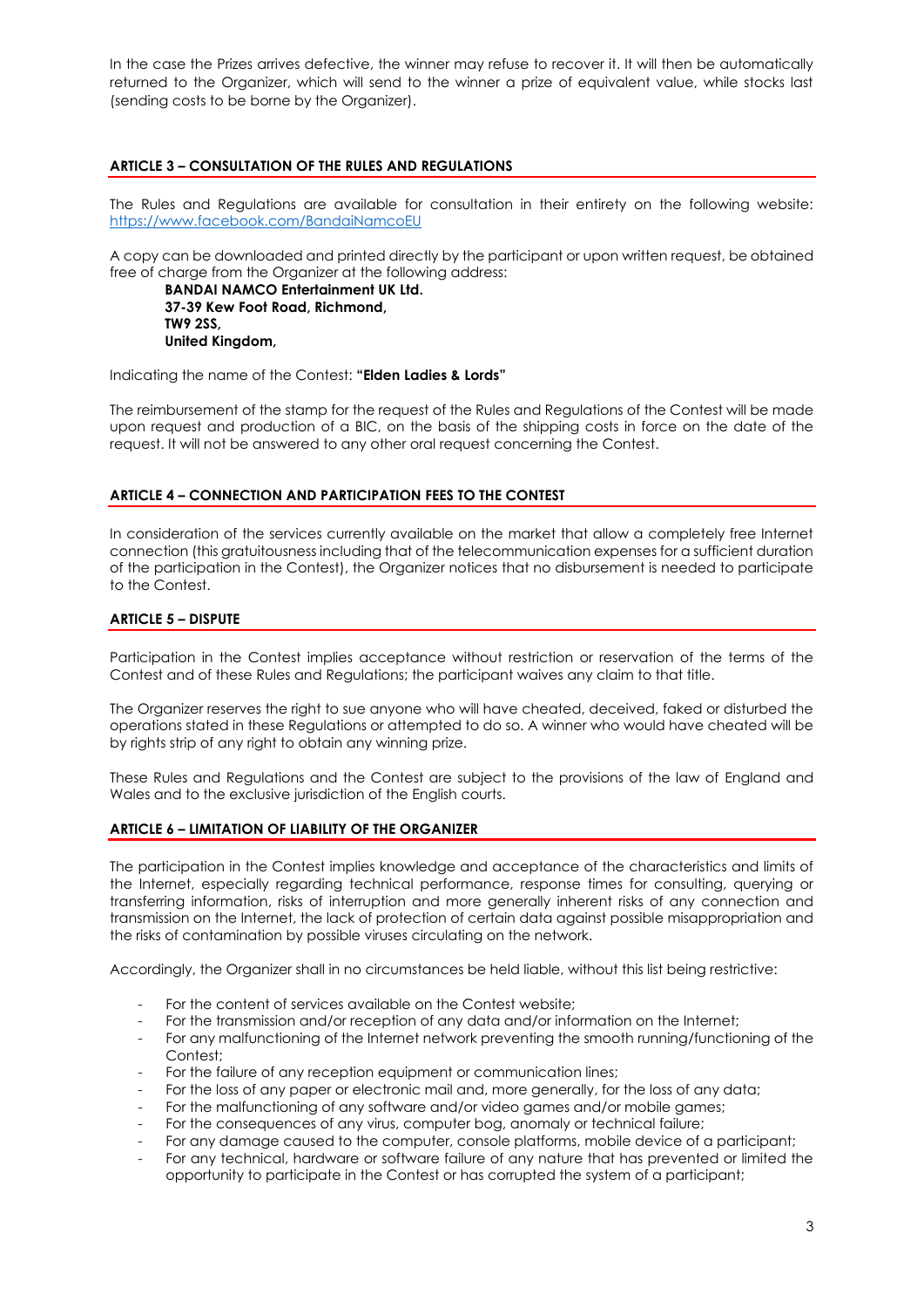It is clear that the Organizer shall not be liable for any direct or indirect damage resulting from an interruption, malfunction of any kind, suspension, modification or termination of the Contest, and this for any reason whatsoever. It belongs to the participant to take all appropriate measures to protect against any attack of its own data and/or software stored on its computing equipment. The participation of the participant at the Contest is done at its own risk.

The liability of the Organizer shall not incur, in general, in case of force majeure or unforeseeable circumstances beyond its control.

### **ARTICLE 7 – DURATION AND MODIFICATIONS**

The Rules and Regulations apply to any participant who participates in the Contest.

The Organizer reserves the right to modify these Rules and Regulations and/or the Contest, at any time, without notice neither obligation to justify its decision and without its liability being incurred because of this.

The Organizer reserves the right to interrupt, extend, shorten, modify or cancel the Contest, at any time, by rights, without notice neither obligation to justify its decision. In this case, the liability of the Organizer cannot be held in any manner whatsoever and the participant cannot claim any compensation whatsoever.

Additions and amendments can then be published for the duration of the Contest and the participant cannot claim any compensation as such.

In case of modification of the dates, new dates and new corresponding prizes will be mentioned on the following twitter account[: https://twitter.com/BandaiNamcoUK](https://twitter.com/BandaiNamcoUK)

Any modification of these Rules and Regulations will come into force from their online publication and any participant will be deemed to have accepted them due to their participation in the Contest, from the date of the entry into force of the modification. Any participant refusing the change(s) will have to stop participating in the Contest.

The Organizer reserves the right to sue anyone who will have defrauded or attempted to do so. However, the Organizer shall not incur any liability whatsoever vis-à-vis the participant due to possible frauds committed.

In case of fault on behalf of a participant, the Organizer reserves the right to exclude, by rights, any participation from the latter, without that they cannot claim anything.

### **ARTICLE 8 – DATA PROTECTION ACT**

The personal information provided by the participant during her/his participation at the Contest are strictly confidential. The Organizer undertakes not to sell, rent or transmit personal data to third parties involved, except legal or judicial obligation requiring the Organizer to do so. The Organizer will remove all the personal information concerning the participant collected during his/her participation within one (1) month following the release date of the video game "Elden Ring".

It is expressly stated that the Organizer will collect (i) the content (text, photos or video) sent, the email address and the name/nickname/pseudo indicated on the email address of the participant, and in addition (ii) the postal address and the full name of the winners only, and where applicable (iii) the BIC and full name of the participant who wishes to make a request according to Section 3 herein.

By participating to the Contest, the participant expressly agrees that its personal data are collected for the purpose of participating in the Contest, and it expressly agrees to be contacted by email.

For the sake of clarity, The Organizer will have to transfer the personal data (first name, last name, postal address, email address) of the winners to Highland Titles in order to allow the deliverance of the prize. You can check their privacy policy on the following website:<https://www.highlandtitles.com/privacy-policy/>

In accordance with the "Data Protection Act 2018" as amended the 1st of January 2021 and European Regulation No 2016/679/EU of 27 April 2016 (applicable from 25 May 2018), each participant has a right to access, rectify, correct and delete its personal data. Such right can be exercised with the Organizer in writing to the address indicated in the preamble, or by sending an e-mail to the following address: [dpo@bandainamcoent.eu.](mailto:dpo@bandainamcoent.eu)